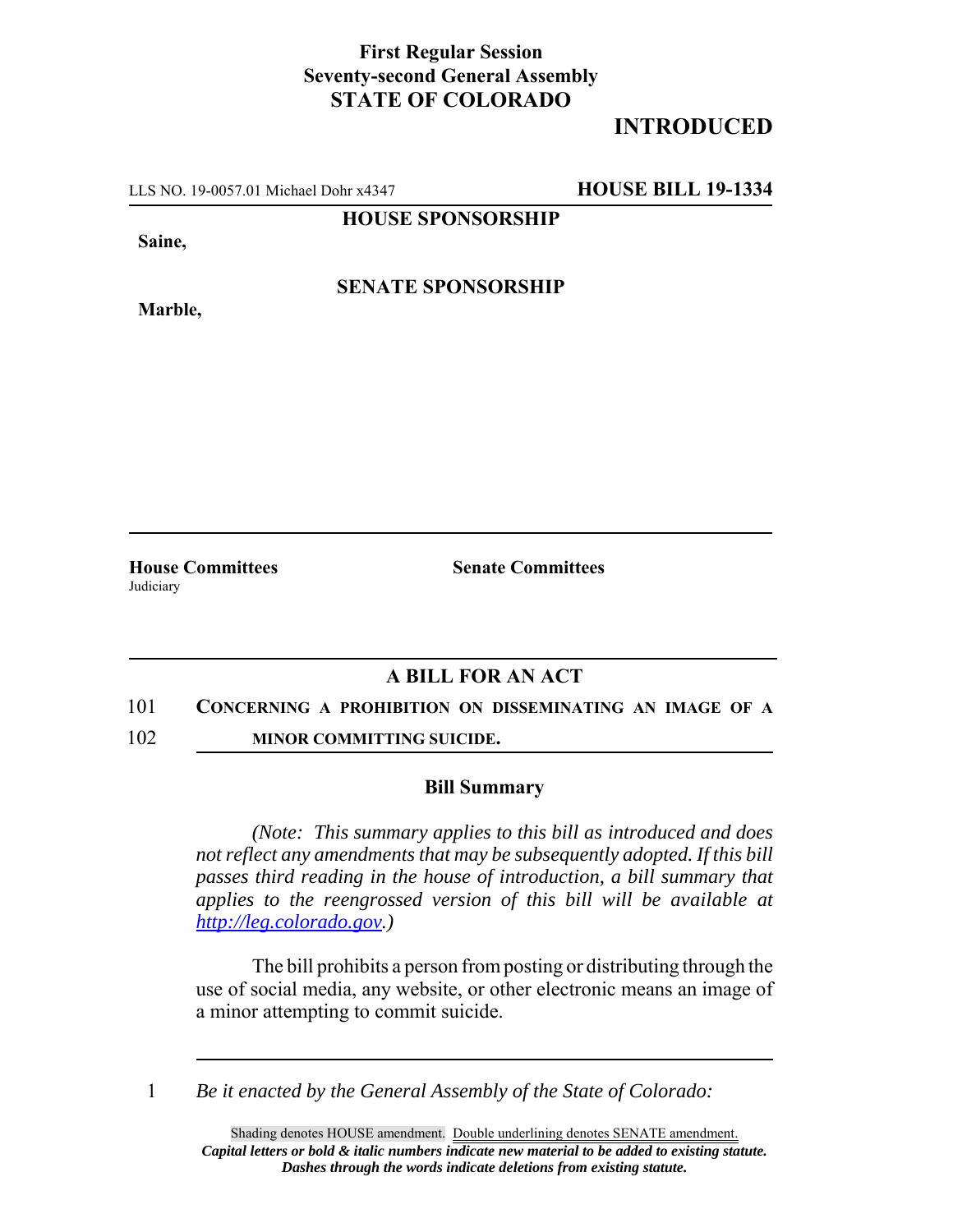| $\mathbf{1}$   | <b>SECTION 1.</b> In Colorado Revised Statutes, add part 9 to article         |
|----------------|-------------------------------------------------------------------------------|
| $\overline{2}$ | 7 of title 18 as follows:                                                     |
| $\overline{3}$ | PART <sub>9</sub>                                                             |
| $\overline{4}$ | UNLAWFUL DISTRIBUTION                                                         |
| 5              | OF SUICIDE RECORDINGS                                                         |
| 6              | 18-7-901. Unlawful distribution of a suicide recording -                      |
| 7              | definitions. (1) A PERSON SHALL NOT POST OR DISTRIBUTE THROUGH THE            |
| 8              | USE OF SOCIAL MEDIA OR ANY WEBSITE, OR DISSEMINATE THROUGH OTHER              |
| 9              | ELECTRONIC MEANS, AN IMAGE OF A MINOR ATTEMPTING TO COMMIT OR                 |
| 10             | COMMITTING SUICIDE.                                                           |
| 11             | (2) A PERSON WHO VIOLATES SUBSECTION (1) OF THIS SECTION                      |
| 12             | COMMITS A CLASS 1 MISDEMEANOR.                                                |
| 13             | (3)<br>FOR PURPOSES OF THIS SECTION, UNLESS THE CONTEXT                       |
| 14             | <b>OTHERWISE REQUIRES:</b>                                                    |
| 15             | (a)<br>"IMAGE" MEANS A PHOTOGRAPH, FILM, VIDEOTAPE,                           |
| 16             | RECORDING, DIGITAL FILE, OR OTHER REPRODUCTION.                               |
| 17             | (b) "SOCIAL MEDIA" MEANS ANY ELECTRONIC MEDIUM, INCLUDING                     |
| 18             | AN INTERACTIVE COMPUTER SERVICE, TELEPHONE NETWORK, OR DATA                   |
| 19             | NETWORK, THAT ALLOWS USERS TO CREATE, SHARE, AND VIEW                         |
| 20             | USER-GENERATED CONTENT, INCLUDING BUT NOT LIMITED TO VIDEOS,                  |
| 21             | STILL PHOTOGRAPHS, BLOGS, VIDEO BLOGS, PODCASTS, INSTANT                      |
| 22             | MESSAGES, ELECTRONIC MAIL, OR INTERNET WEBSITE PROFILES.                      |
| 23             | SECTION 2. Act subject to petition - effective date -                         |
| 24             | applicability. $(1)$ This act takes effect at 12:01 a.m. on the day following |
| 25             | the expiration of the ninety-day period after final adjournment of the        |
| 26             | general assembly (August 2, 2019, if adjournment sine die is on May 3,        |
| 27             | 2019); except that, if a referendum petition is filed pursuant to section 1   |